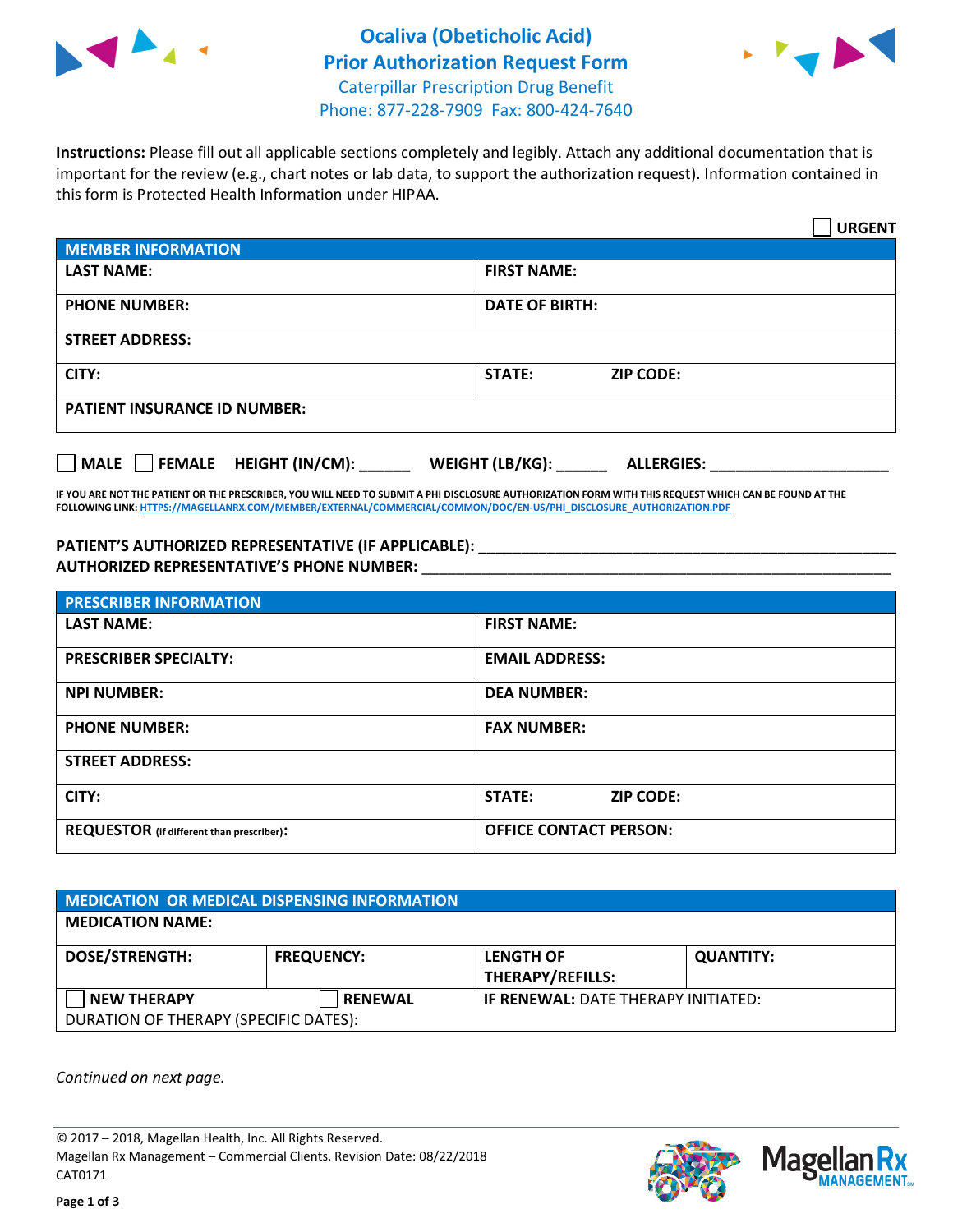



| <b>MEMBER'S LAST NAME:</b>                                                                                                                                                                                                                                                                                                                                                                                                                                                                                                                                                                                                                                                                                                                              | <b>MEMBER'S FIRST NAME:</b>                                                                                           |                                                       |  |  |  |
|---------------------------------------------------------------------------------------------------------------------------------------------------------------------------------------------------------------------------------------------------------------------------------------------------------------------------------------------------------------------------------------------------------------------------------------------------------------------------------------------------------------------------------------------------------------------------------------------------------------------------------------------------------------------------------------------------------------------------------------------------------|-----------------------------------------------------------------------------------------------------------------------|-------------------------------------------------------|--|--|--|
|                                                                                                                                                                                                                                                                                                                                                                                                                                                                                                                                                                                                                                                                                                                                                         | 1. HAS THE PATIENT TRIED ANY OTHER MEDICATIONS FOR THIS CONDITION?                                                    | <b>NO</b><br>YES (if yes, complete below)             |  |  |  |
| <b>MEDICATION/THERAPY (SPECIFY</b><br>DRUG NAME AND DOSAGE):                                                                                                                                                                                                                                                                                                                                                                                                                                                                                                                                                                                                                                                                                            | <b>DURATION OF THERAPY (SPECIFY</b><br>DATES):                                                                        | <b>RESPONSE/REASON FOR</b><br><b>FAILURE/ALLERGY:</b> |  |  |  |
|                                                                                                                                                                                                                                                                                                                                                                                                                                                                                                                                                                                                                                                                                                                                                         |                                                                                                                       |                                                       |  |  |  |
| <b>2. LIST DIAGNOSES:</b>                                                                                                                                                                                                                                                                                                                                                                                                                                                                                                                                                                                                                                                                                                                               |                                                                                                                       | <b>ICD-10:</b>                                        |  |  |  |
| $\Box$ Primary biliary cholangitis (PBC, formerly known as primary biliary cirrhosis)                                                                                                                                                                                                                                                                                                                                                                                                                                                                                                                                                                                                                                                                   |                                                                                                                       |                                                       |  |  |  |
| □ Other diagnosis:                                                                                                                                                                                                                                                                                                                                                                                                                                                                                                                                                                                                                                                                                                                                      | ICD-10                                                                                                                |                                                       |  |  |  |
|                                                                                                                                                                                                                                                                                                                                                                                                                                                                                                                                                                                                                                                                                                                                                         | 3. REQUIRED CLINICAL INFORMATION: PLEASE PROVIDE ALL RELEVANT CLINICAL INFORMATION TO SUPPORT A                       |                                                       |  |  |  |
| PRIOR AUTHORIZATION.                                                                                                                                                                                                                                                                                                                                                                                                                                                                                                                                                                                                                                                                                                                                    |                                                                                                                       |                                                       |  |  |  |
| <b>Clinical Information:</b>                                                                                                                                                                                                                                                                                                                                                                                                                                                                                                                                                                                                                                                                                                                            |                                                                                                                       |                                                       |  |  |  |
|                                                                                                                                                                                                                                                                                                                                                                                                                                                                                                                                                                                                                                                                                                                                                         | Is Ocaliva being prescribed by or in consultation with a hepatologist or gastroenterologist? $\Box$ Yes $\Box$ No     |                                                       |  |  |  |
|                                                                                                                                                                                                                                                                                                                                                                                                                                                                                                                                                                                                                                                                                                                                                         | Has the patient had an inadequate response to ursodeoxycholic acid (UDCA) for at least one year? $\Box$ Yes $\Box$ No |                                                       |  |  |  |
|                                                                                                                                                                                                                                                                                                                                                                                                                                                                                                                                                                                                                                                                                                                                                         |                                                                                                                       |                                                       |  |  |  |
|                                                                                                                                                                                                                                                                                                                                                                                                                                                                                                                                                                                                                                                                                                                                                         | Will the patient be taking Ocaliva concurrently with ursodeoxycholic acid (UDCA)? $\Box$ Yes $\Box$ No                |                                                       |  |  |  |
|                                                                                                                                                                                                                                                                                                                                                                                                                                                                                                                                                                                                                                                                                                                                                         | Has the patient tried and was unable to tolerate ursodeoxycholic acid (UDCA)? $\Box$ Yes $\Box$ No                    |                                                       |  |  |  |
| <b>Reauthorization:</b><br>If this is a reauthorization request, answer the following questions:<br>Selet if the patient is experiencing a positive clinical response to treatment as demonstrated by patient<br>improvement with both of the following:*<br>□ Serum alkaline phosphatase (ALP) decrease of at least 15%<br>$\Box$ Total bilirubin level of less than 1.1 mg/dL for females and less than 1.5mg/dL for males<br>*Must provide supporting medical records (e.g. chart notes, laboratory values)<br>Is Ocaliva being prescribed by or in consultation with a hepatologist or gastroenterologist? $\Box$ Yes $\Box$ No<br>Are there any other comments, diagnoses, symptoms, medications tried or failed, and/or any other information the |                                                                                                                       |                                                       |  |  |  |
| physician feels is important to this review?                                                                                                                                                                                                                                                                                                                                                                                                                                                                                                                                                                                                                                                                                                            |                                                                                                                       |                                                       |  |  |  |
|                                                                                                                                                                                                                                                                                                                                                                                                                                                                                                                                                                                                                                                                                                                                                         |                                                                                                                       |                                                       |  |  |  |
| Please note: Not all drugs/diagnosis are covered on all plans. This request may be denied unless all required<br>information is received.                                                                                                                                                                                                                                                                                                                                                                                                                                                                                                                                                                                                               |                                                                                                                       |                                                       |  |  |  |
| ATTESTATION: I attest the information provided is true and accurate to the best of my knowledge. I understand that                                                                                                                                                                                                                                                                                                                                                                                                                                                                                                                                                                                                                                      |                                                                                                                       |                                                       |  |  |  |
| the Health Plan, insurer, Medical Group or its designees may perform a routine audit and request the medical                                                                                                                                                                                                                                                                                                                                                                                                                                                                                                                                                                                                                                            |                                                                                                                       |                                                       |  |  |  |
| information necessary to verify the accuracy of the information reported on this form.                                                                                                                                                                                                                                                                                                                                                                                                                                                                                                                                                                                                                                                                  |                                                                                                                       |                                                       |  |  |  |
| Prescriber Signature or Electronic I.D. Verification:                                                                                                                                                                                                                                                                                                                                                                                                                                                                                                                                                                                                                                                                                                   |                                                                                                                       | Date:                                                 |  |  |  |
| CONFIDENTIALITY NOTICE: The documents accompanying this transmission contain confidential health information that is legally privileged. If<br>you are not the intended recipient, you are hereby notified that any disclosure, copying, distribution, or action taken in reliance on the contents                                                                                                                                                                                                                                                                                                                                                                                                                                                      |                                                                                                                       |                                                       |  |  |  |
| @ 2017 - 2018 Magellan Health Inc. All Rights Reserved                                                                                                                                                                                                                                                                                                                                                                                                                                                                                                                                                                                                                                                                                                  |                                                                                                                       |                                                       |  |  |  |

© 2017 – 2018, Magellan Health, Inc. All Rights Reserved. Magellan Rx Management – Commercial Clients. Revision Date: 08/22/2018 CAT0171